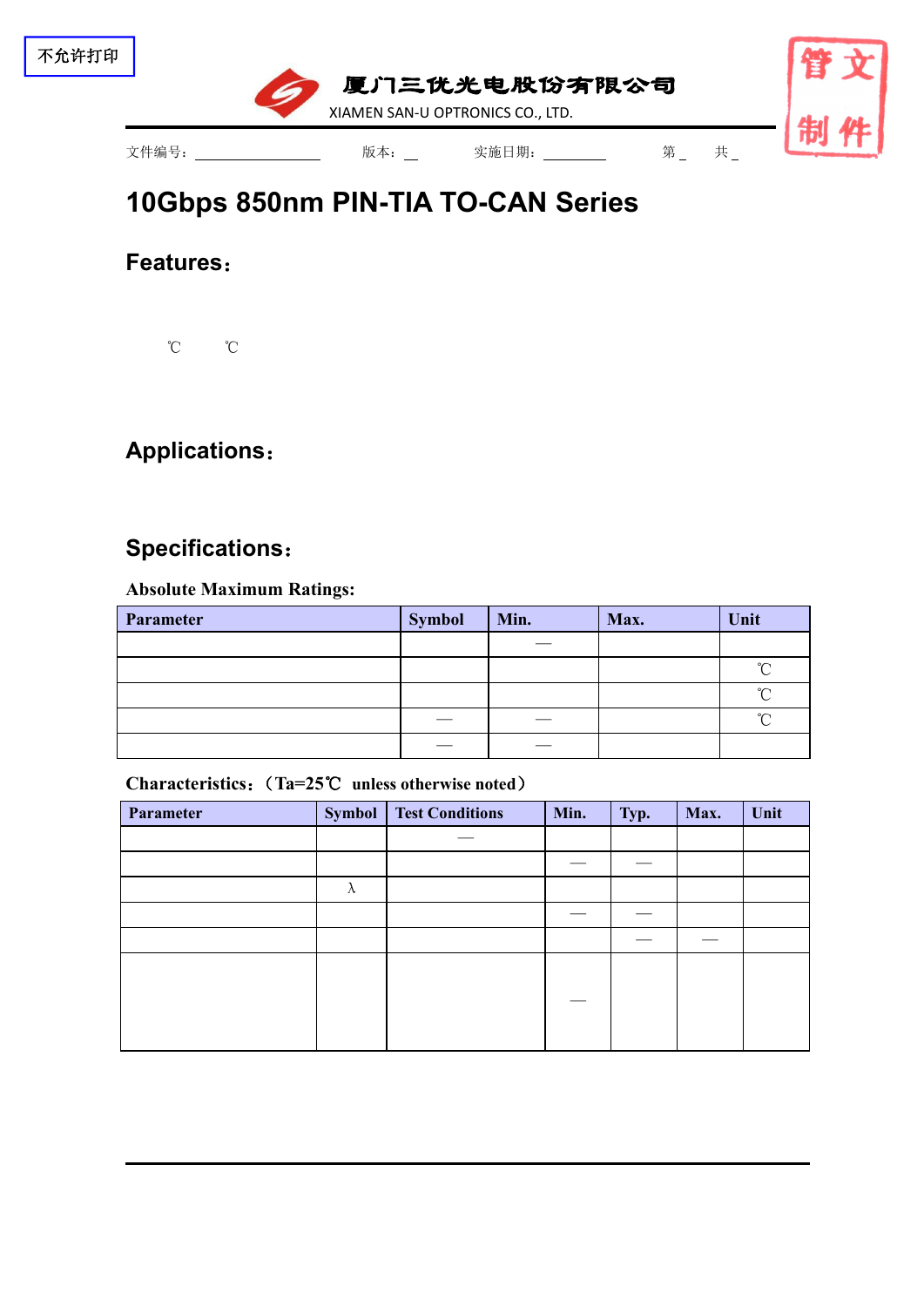

文件编号: SU-01-19-A-07-A85F 版本: 01 实施日期: 2018.11.02 第 2 共 3

# **Key Materials**

| Materials  | <b>Part Number</b>  |
|------------|---------------------|
| PIN PD     | WSPD10-03/TK0910S8C |
| <b>TIA</b> | NT28L52             |

**Mechanical Dimension and Pin Assignment:**